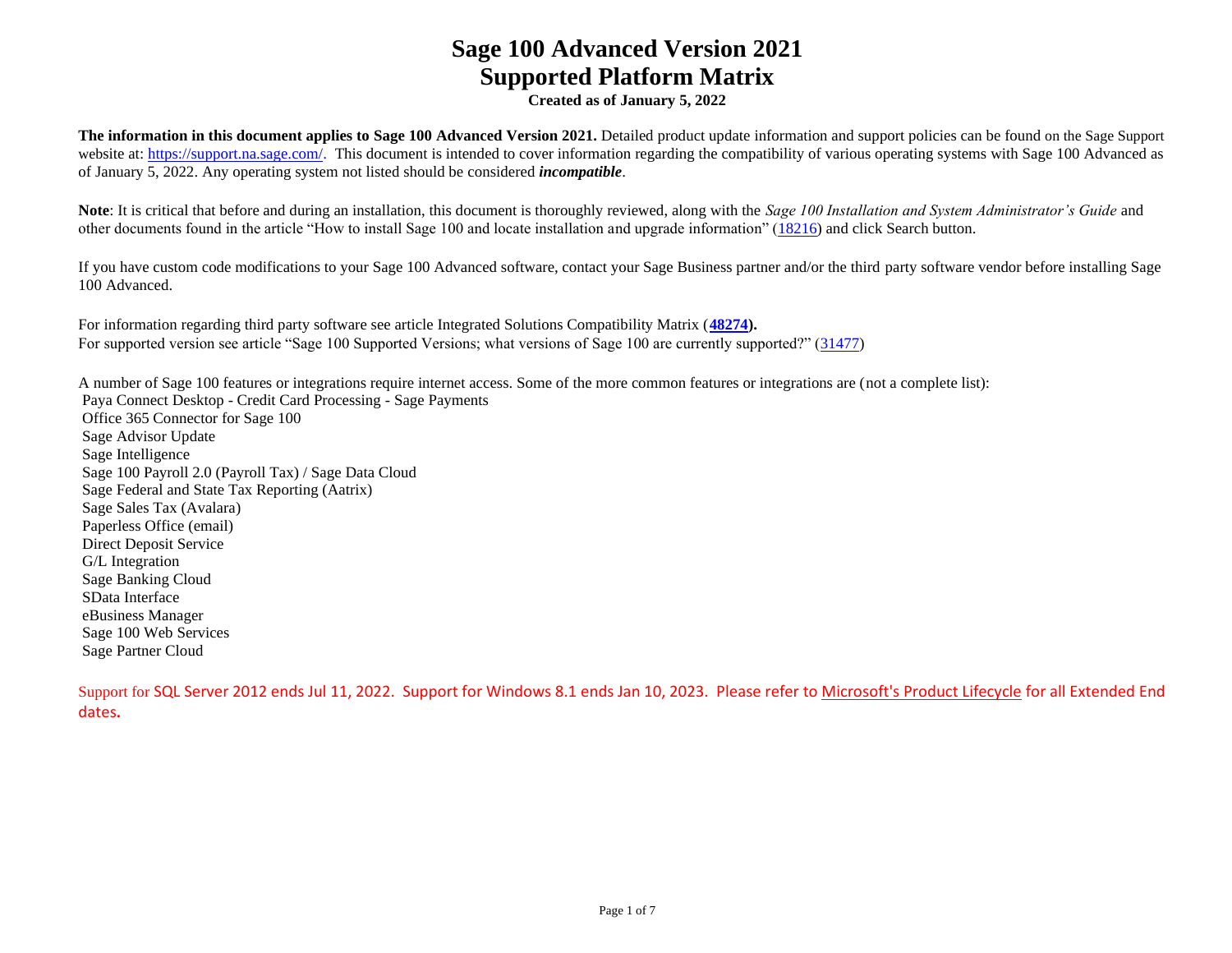| <b>Supported Workstations</b>                                | <b>Remarks</b>                                                                                                                                           |
|--------------------------------------------------------------|----------------------------------------------------------------------------------------------------------------------------------------------------------|
| Windows 11 Pro and Enterprise                                | .NET Framework 4.7.2 is required. During installation if it is not detected, users will be prompted to install. A                                        |
| Windows 10 $(32 \text{ and } 64$ -bit)<br>Pro and Enterprise | REBOOT is required. Refer to https://docs.microsoft.com/en-us/dotnet/framework/get-started/system-requirements<br>for .NET Framework system requirements |
| Windows $8.1(32$ and $64$ -bit)<br>Pro and Enterprise        |                                                                                                                                                          |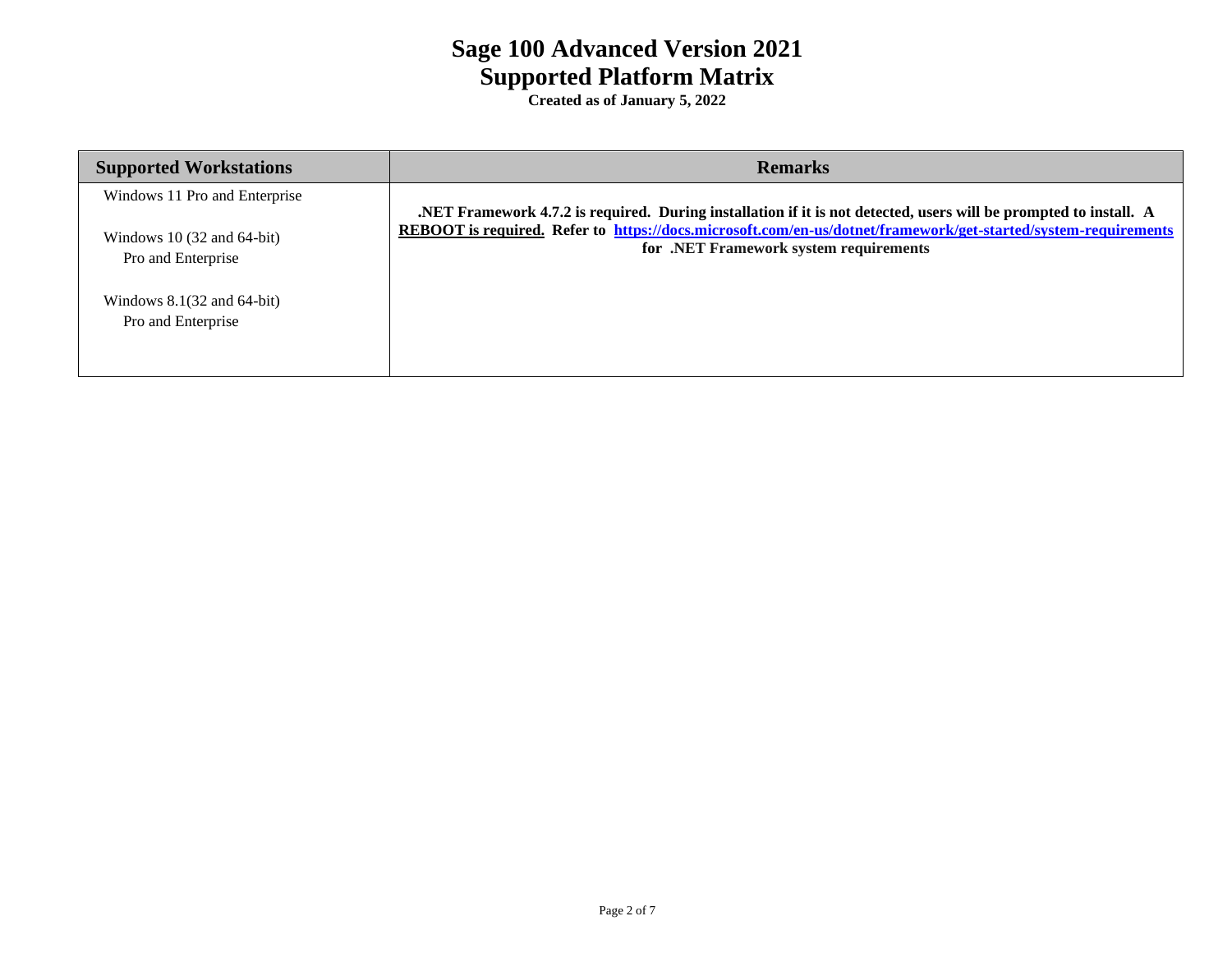| Microsoft Dedicated Servers defined as Operating System software specifically designed to be used as a network server (not peer-to-peer)                                        |                                                                                                                                                                                                                                                                                                                                                                                                                                                                                                                                                                                                                                                                                                                                                                                                                                                                                                                                                                                                                                                                                                                                                                                                                                                                                                                                                                                                                                                                                                                                                                                                                                                                                                                             |  |  |  |
|---------------------------------------------------------------------------------------------------------------------------------------------------------------------------------|-----------------------------------------------------------------------------------------------------------------------------------------------------------------------------------------------------------------------------------------------------------------------------------------------------------------------------------------------------------------------------------------------------------------------------------------------------------------------------------------------------------------------------------------------------------------------------------------------------------------------------------------------------------------------------------------------------------------------------------------------------------------------------------------------------------------------------------------------------------------------------------------------------------------------------------------------------------------------------------------------------------------------------------------------------------------------------------------------------------------------------------------------------------------------------------------------------------------------------------------------------------------------------------------------------------------------------------------------------------------------------------------------------------------------------------------------------------------------------------------------------------------------------------------------------------------------------------------------------------------------------------------------------------------------------------------------------------------------------|--|--|--|
| <b>Supported Servers</b>                                                                                                                                                        | <b>Remarks</b>                                                                                                                                                                                                                                                                                                                                                                                                                                                                                                                                                                                                                                                                                                                                                                                                                                                                                                                                                                                                                                                                                                                                                                                                                                                                                                                                                                                                                                                                                                                                                                                                                                                                                                              |  |  |  |
| Windows Server 2022 Standard and<br>Datacenter<br>Windows Server 2019 Standard and<br>Datacenter<br>Windows Server 2016 Standard<br>Windows Server 2012 R2 (64-bit)<br>Standard | <b>Notes</b><br>If eBusiness Manager is installed, the ISAPI Plug-in must be installed manually for new Sage 100 installations.<br>۰.<br>The eBusiness Web Services service can be installed only on a Windows Server platform. For more information, see the<br>$\blacksquare$<br>eBusiness Web Services Installation Guide Webservices.pdf found by clicking the Documentations directory on the Sage<br>100 Advanced Autorun window of the install DVD. Running the Web Engine as a Service is not recommended at this time<br>due to issues involving Credit Card Processing. See Knowledge Base entries 82537 and 82539 for more information.<br>.NET Framework 4.7.2 is required. During installation if it is not detected, users will be prompted to install. A REBOOT is<br>required. Refer to https://docs.microsoft.com/en-us/dotnet/framework/get-started/system-requirements for .NET Framework<br>system requirements.                                                                                                                                                                                                                                                                                                                                                                                                                                                                                                                                                                                                                                                                                                                                                                                        |  |  |  |
| Windows Server 2012 (64-bit)<br>Standard                                                                                                                                        | <b>Recommendations</b><br>Sage 100 Advanced should be installed on a dedicated member/application server. Although supported, certain<br>Windows server configurations are not recommended due to possible instability and performance issues. Support from<br>Sage Customer Support may be limited in the following circumstances:<br>Running Sage 100 Advanced on a Windows server acting as an Active Directory domain controller managing<br>$\circ$<br>a large number of user accounts, computer accounts, group policies, organizational units, remote sites, or other<br>network resources.<br>Running Sage 100 Advanced on any server actively running other applications or services, such as e-mail (for<br>$\circ$<br>example, Exchange Server), IIS, fax programs, SQL Server, or other software.<br><b>Not Supported</b><br>The items listed here are intended to be used for clarification purposes only and are not intended to represent a<br>comprehensive list of exclusions.<br>Running Sage 100 Advanced on any Windows Small Business Server operating system – regardless of the number of<br>user and computer accounts it is managing, is not supported. Small Business Server runs Active Directory and<br>Exchange Server by default, and that has been a factor in reported cases of instability and performance issues.<br>Instability may also result if Small Business Server is further configured to run other applications concurrently, such as<br>IIS, Shared Fax Services, and SQL Server.<br>Using a server operating system as a Sage 100 Advanced workstation is not supported (not even as a client to another<br>server). However, this configuration can be utilized for testing. |  |  |  |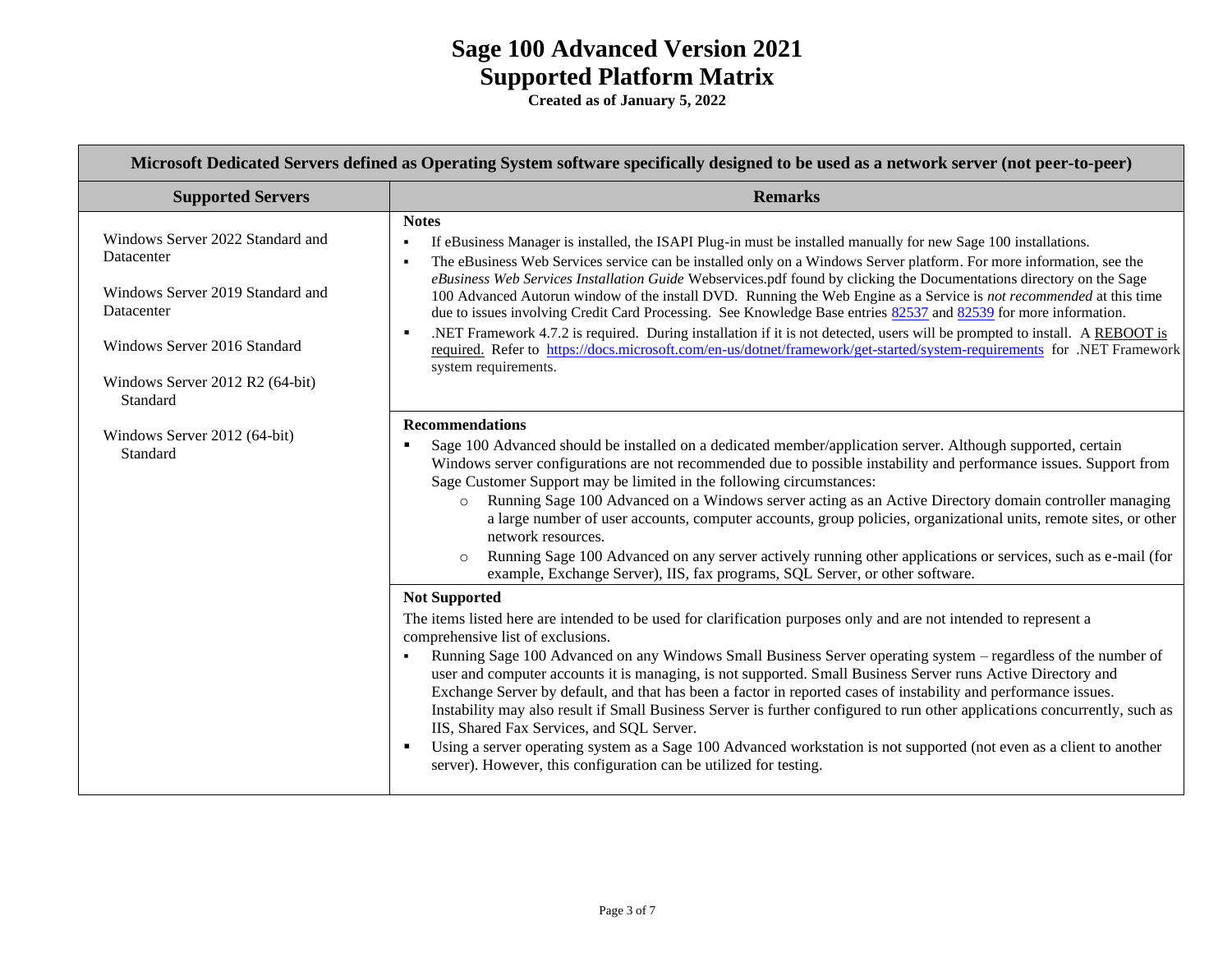| <b>SageCRM Supported Server</b>                                                                                                                                                                                                            | <b>Remarks</b>                                                                                                                                                                                                                                                                                                                                                                                                                                                                                                                                                                                                                                                                                                                                                                                                                                                                                                                                                                                                                                                    |  |  |  |
|--------------------------------------------------------------------------------------------------------------------------------------------------------------------------------------------------------------------------------------------|-------------------------------------------------------------------------------------------------------------------------------------------------------------------------------------------------------------------------------------------------------------------------------------------------------------------------------------------------------------------------------------------------------------------------------------------------------------------------------------------------------------------------------------------------------------------------------------------------------------------------------------------------------------------------------------------------------------------------------------------------------------------------------------------------------------------------------------------------------------------------------------------------------------------------------------------------------------------------------------------------------------------------------------------------------------------|--|--|--|
| For a complete list of supported Servers and<br>requirements, refer to the<br>Sage CRM Help Center at http://help.sagecrm.com/                                                                                                             | <b>Notes</b><br>Microsoft SQL Server is required for Sage CRM Server.<br>$\bullet$<br>Sage CRM Server cannot be installed on a server running Microsoft Exchange or Lotus Notes Domino.<br>$\bullet$<br><b>Outlook Plug-In for Sage CRM</b><br>To install CRM Outlook Integration, download the Outlook plug-in from within CRM in the My CRM menu ><br>Preferences tab. The user must be an Administrator or Power User of the client machine to install the Outlook<br>plug-in.<br>If installing the CRM Outlook Integration in a Remote Desktop Services environment, administrator rights are<br>$\bullet$<br>required on the Remote Desktop Services machine. All instances of Internet Explorer and Outlook must be closed<br>to install the plug-in. At the time of the installation, exclusive access to the server is required for each user. After<br>the plug-in is installed, administrator rights are no longer required.<br>CRM Outlook client integration is supported only for e-mail accounts running on Microsoft Exchange Server.<br>$\bullet$ |  |  |  |
| <b>Remote Desktop Services//Citrix Supported</b><br><b>Servers</b>                                                                                                                                                                         | <b>Remarks</b>                                                                                                                                                                                                                                                                                                                                                                                                                                                                                                                                                                                                                                                                                                                                                                                                                                                                                                                                                                                                                                                    |  |  |  |
| Windows Server 2022 Standard and Datacenter<br>Windows Server 2019 Standard and Datacenter<br>Windows Server 2016 Standard<br>Windows Server 2012 R2 (64-bit)<br><b>Standard and Essential</b><br>Windows Server 2012 (64-bit)<br>Standard | <b>Notes</b><br>Remote Desktop Services (formerly Terminal Services) or Citrix must be installed on a supported version of<br>٠<br>Windows Server.<br>Installing Sage 100 Advanced or Sage CRM Server on the same server as Remote Desktop Services or Citrix is<br>٠<br>not supported.<br>Windows thin clients are supported with Remote Desktop Services and Citrix. For more information, refer to<br>$\blacksquare$<br>www.microsoft.com<br>For more information on Remote Desktop Services/Citrix, see the Miscellaneous Notes section in this document.<br>٠                                                                                                                                                                                                                                                                                                                                                                                                                                                                                                |  |  |  |
| Citrix Virtual Apps and Desktops                                                                                                                                                                                                           |                                                                                                                                                                                                                                                                                                                                                                                                                                                                                                                                                                                                                                                                                                                                                                                                                                                                                                                                                                                                                                                                   |  |  |  |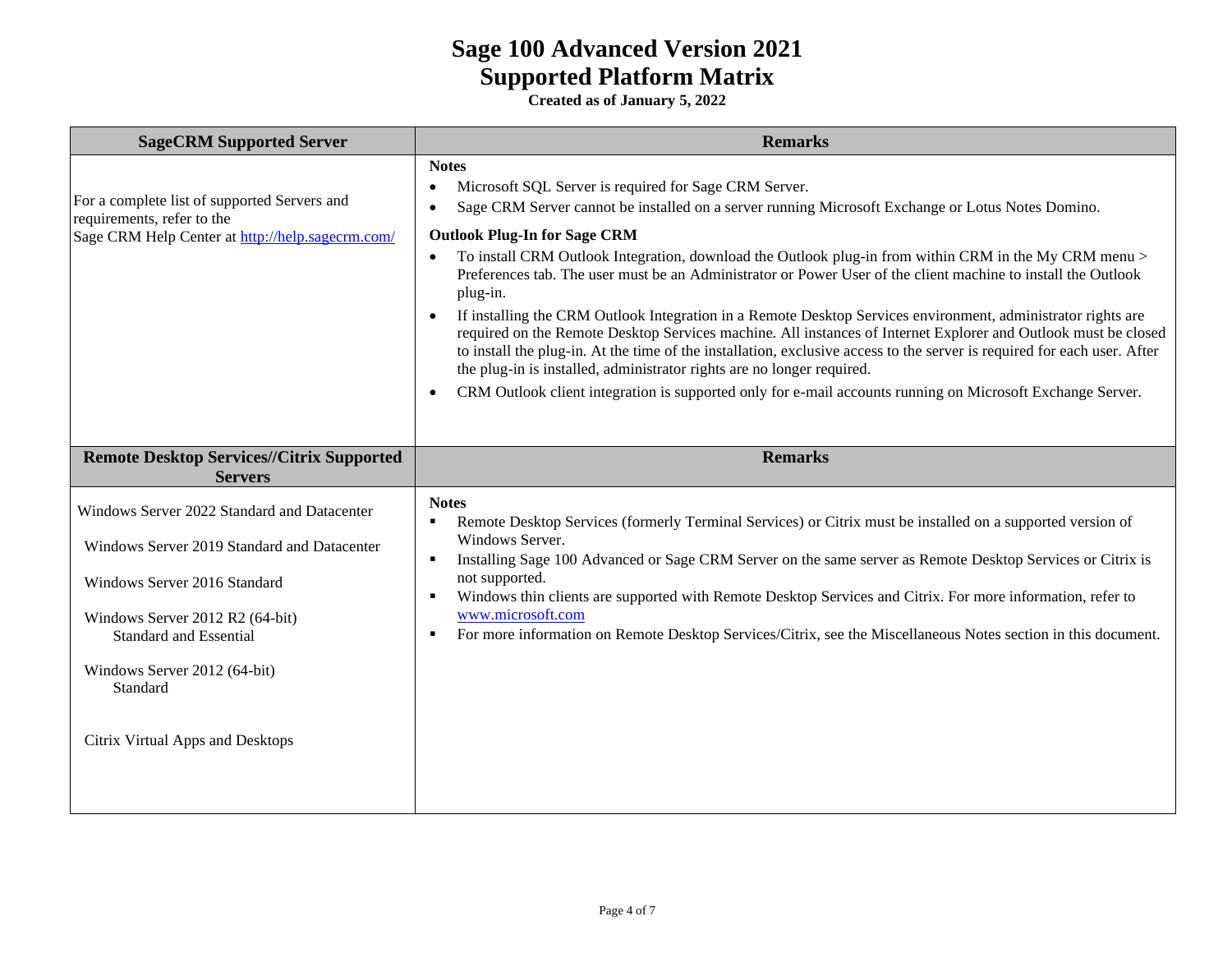**Created as of January 5, 2022**

#### **Virtual Platforms**

**Notes**

- **Example 100** is currently supported on virtual environments where the Virtual Vendor supports the Windows OS that Sage 100 supports.
- All supported Operating Systems listed under the Supported Workstations, Sage 100 Supported Servers and Sage CRM Supported Servers sections are supported when hosted on these Citrix virtual platform products.
- Hardware and software requirements (minimum and recommended) for Sage 100 products apply to virtual environments as well.
- **•** Some third party products might not support the same virtualization platforms as Sage 100 products. For verification, please check with the third party vendor.

#### **Miscellaneous Notes**

- 1. When running Sage 100 Advanced over a local area network (LAN) environment, the ping timings will vary depending on the speed and configuration of the network. Typical ping timings with 1,800 bytes of data should be 20–30 milliseconds or faster. Unacceptable ping speeds are over 40 milliseconds.
- 2. In the Sage 100 Advanced client/server environment, integrated applications do their processing at the workstation, not at the server. As a result, users may experience performance issues when running integrated applications from remote locations. Some of the applications affected include Crystal Reports.

Sage 100 Advanced includes a client/server-based ODBC driver. This can be used instead of the client ODBC driver for faster processing.

- 3. Virtual private network (VPN) and wide area network (WAN) connections should be set up as point-to-point connections, as opposed to Internet connections, for better stability and performance. If an Internet connection is used, ensure the Internet Service Provider (ISP) can provide a guaranteed bandwidth; otherwise, users may experience dropped sessions and lost connections. With any type of low speed WAN connection, for each remote user, select the Low Speed Connection checkbox in User Maintenance.
- 4. If a VPN connection is used, keep in mind the following:
	- VPN solutions are either software-based, hardware-based (such as a VPN firewall), or a hybrid of both.
	- If a hardware-based solution is used on Level 3.x, verify that it supports secure, encrypted connections for applications that use back channels.
	- Software-based VPNs result in slower connection speeds due to the security overhead of encrypting the data. Hardware-based solutions run faster.
	- Low-speed connections are subject to considerable performance issues when using a software-based VPN. It may cause the connection to have a bandwidth of less than 128 Kbps. For information on guaranteed bandwidth requirements, see miscellaneous note above.
	- **•** Printing or previewing Crystal Reports and forms will require the Client Server driver (see miscellaneous note 3), or a Terminal Server or Citrix connection.
- 5. Suggestions for faster remote printing of Crystal reports over a WAN and virtual private network (VPN) are:
	- Using the Sage 100 Advanced Client/Server ODBC driver provided with Sage 100
	- Using Citrix or Remote Desktop Services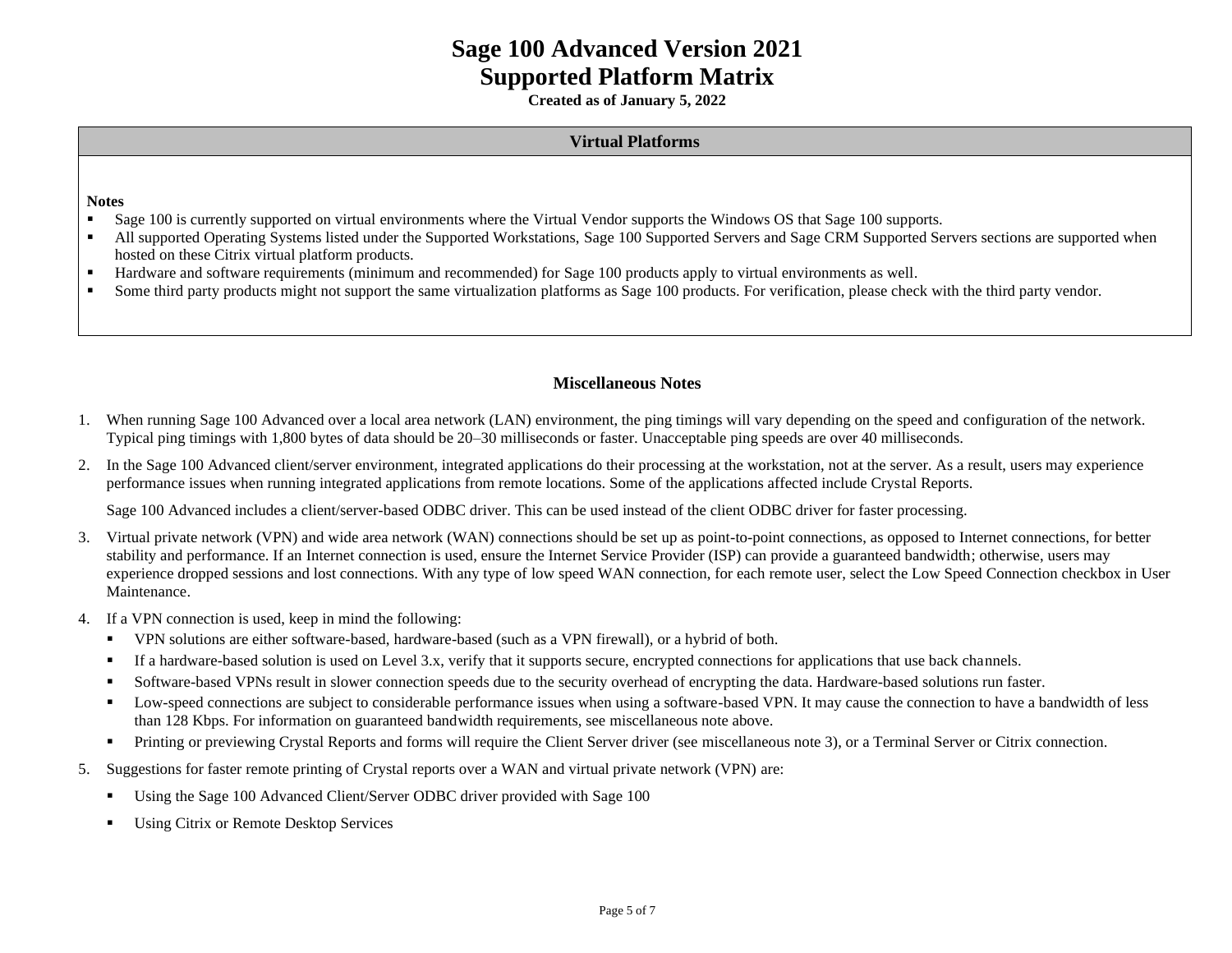- 6. Always run Workstation Setup after installing, re-installing, or upgrading the Windows operating system, and verify that the Windows printers in Control Panel > Printers are still operational. Sage 100 Workstation Setup requires administrative rights.
- 7. Verify that all hardware involved in running Sage 100 Advanced is on your operating system vendor's Hardware Compatibility List. Incompatible hardware can cause severe data corruption. For more information, refer to the Microsoft Hardware Compatibility List at:<https://partner.microsoft.com/en-us/dashboard/hardware/search/cpl>
- 8. The eBusiness Manager module may have additional separate program fixes for the Web Engine. Latest program updates can be accessed from **23500** at: <https://support.na.sage.com/>
- 9. If third-party enhancements are installed, always contact your development partner to verify compatibility before installing any updates. Also note that some program fixes are specifically excluded from the program fix collection and should be installed only if you are experiencing the problem they address.
- 10. The eBusiness Web Services service can be installed only on a Windows Server platform. For more information, see the *eBusiness Web Services Installation Guide* found by clicking the Documentation link of the Sage 100 Advanced Autorun window.
- 11. Always validate compatibility of development partner enhancements before upgrading.
- 12. Sage is committed to supporting future Microsoft operating systems as they are released to market for all Sage 100 Advanced modules; however, Sage does not support beta-level operating systems. As new operating system levels are scheduled for general release, Sage will verify their compatibility, and this document will be updated when Sage's evaluations are completed.
- 13. Sage requires a guaranteed minimum bandwidth of 128 Kbps per user for running Sage 100 Advanced through a low speed remote connection. For each user, 256k or higher is recommended. Select the Low Speed Connection check box in the Sage 100 Advanced User Maintenance task.
- 14. TCP/IP must be installed and properly configured so that you can ping by computer name and IP address from the workstation to the server. The server must be able to ping the workstation by IP address. You must be able to use the Windows TELNET.EXE utility or equivalent to communicate with the Application Server on a specific port ID and IP address, or on a specific port ID and name from all workstations to the server. If this cannot be done, you must contact your Microsoft support organization. Sage Customer Support cannot assist with this task. For more information on connection requirements, refer to your *Sage 100 Installation and System Administrator's Guide.*
- 15. The Sage 100 Advanced Application Server is a Windows Sockets application that listens on a single port (default port 10000). You must open this port on your firewall/router so clients can properly connect to the Application Server. The client does not listen back on its own port, so opening ports for clients is not necessary. Also, the Application Server is compatible with Network Address Translation (NAT).
- 16. If the Sage 100 Advanced Application Server is configured to run as a service and you are experiencing "connection timed out" errors, white screens, hanging, or slow performance, but only after a certain number of Sage 100 Advance users are in the system, review document **20344** on Sage Online at [https://support.na.sage.com](https://support.na.sage.com/)**/**. If you are running the Application Server on the desktop instead of running it as a service, the same problem may occur in a very large multi-user environment. If that is the case, review document **20344** on Sage Support websites.
- 17. The Microsoft Fax Services feature provided with Windows Server are supported with Paperless Office and batch faxing. For more information, refer to the Integrated Solutions Compatibility Matrix on the Sage Support website at:<https://support.na.sage.com/>